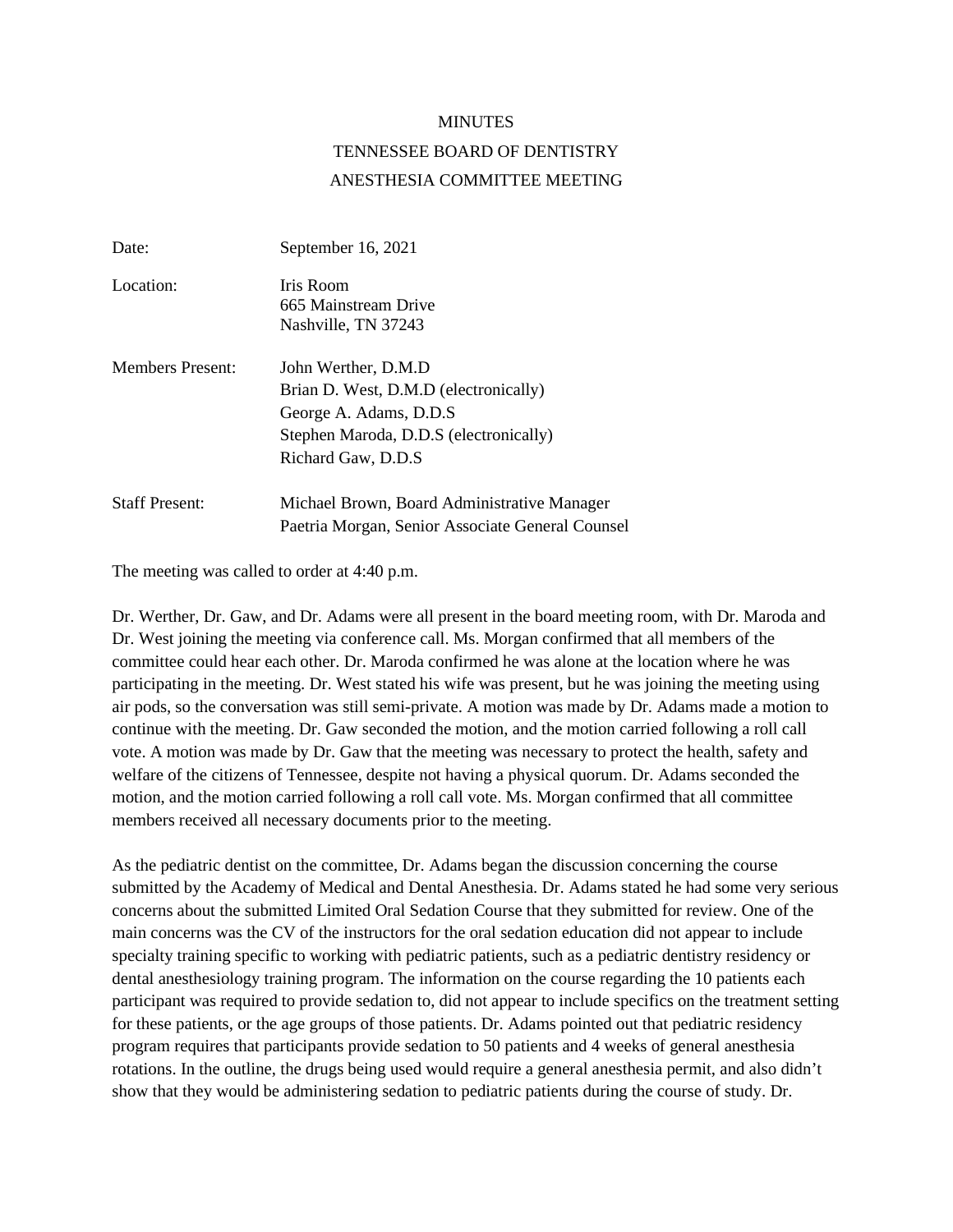Adams stated that no pediatric dentists use Halsion on pediatric patients, which was a drug the outline stated would be administered to patients during the course of study. The committee members agreed with Dr. Adams that the course was insufficient and would pose a threat to the patients of Tennessee if it were to be an approved sedation course. Dr. Werther pointed out that one of the instructors, Dr. Pickens, had not been in clinical practice for 6 years, and he also had not provided his National Practitioner Databank report with the application. Dr. Werther discussed the issues with Dr. Mermel's National Practitioner Databank report, which may not qualify them to be an instructor for a sedation course. It was Dr. Werther's recommendation that the board should not accept further documentation to be submitted for the course, and the course be rejected with prejudice. Dr. Adams made a motion to reject the course. Dr. Gaw seconded the motion, and the motion carried following a roll call vote.

The next course discussed was the Advanced Dental Implant Institute for their IV Sedation Program. Dr. Maroda had concerns about the syllabus being from 2018, and mainly appearing to focus on implant dentistry and only briefly appears to mention IV Sedation. He was also concerned about the syllabus showing the use of Perodine, which is a drug that usually is not commonly used anymore. Dr. Maroda was not satisfied with the information provided in the anesthesia section of the course, to feel comfortable approving the course. Dr. Werther suggested that an updated sedation only syllabus be submitted for the course to be reviewed, instead of including the information on implants as the primary focus. The CV for Dr. Pedroza was also missing from the application package. Dr. Werther also requested an explanation of the settlement reported on the National Practitioner Databank report for Dr. Pedroza. He also wanted an explanation of the censored information on the record submitted by Dr. Riggs, to give a brief description of the nature of that circumstance. Dr. West made a motion to request the recommendations from Dr. Werther for the updated syllabus specific to the sedation portion of the course, the CV and an explanation of the settlement for Dr. Pedroza, and an explanation from Dr. Riggs for the inadequate records censure submitted with the application package. Dr. Gaw seconded the motion, and the motion carried following a roll call vote.

The Sedation Education Academy course was discussed next by the committee. This course was revised from the previously submitted for their comprehensive conscious sedation course, they were requesting approval of an oral sedation portion to allow dentists to obtain either their limited sedation permit or their comprehensive sedation permit through taking that course. Dr. Adams began the discussion about the course regarding the lack of information on where the patients would be treated during the program, no information provided on the age groups of the patients being treated, and no information on training on treating preschool age patients. CODA approved programs a have a minimum of 50 patients being sedation during the residency programs, and 4 weeks of sedation cases. Another concern of Dr. Adams was that there is no pediatric residency program at Meharry, where the CV shows that Dr. Bol works. The application indicates they are trying to set up a pediatric residency program partnership with Vanderbilt and Meharry. Dr. Adams stated that a partnership for that type of residency between the two universities was not highly likely. He felt that according to the submitted course packet, the course was not complete and sufficient to teach dentists to sedate pediatric patients safely. Dr. Adams voiced concern about the instructors' qualifications to teach the sedation course. Dr. Maroda agreed with the concern of the application package not explaining where the course would be taught, and what kind of facility the program would be held in. Dr. Adams that negative outcomes can occur when dentists use sedation on fragile preschool age children. The course did not have adequate information showing proper training in sedating all age groups of pediatric patients and would not be a safe program to approve for dentists to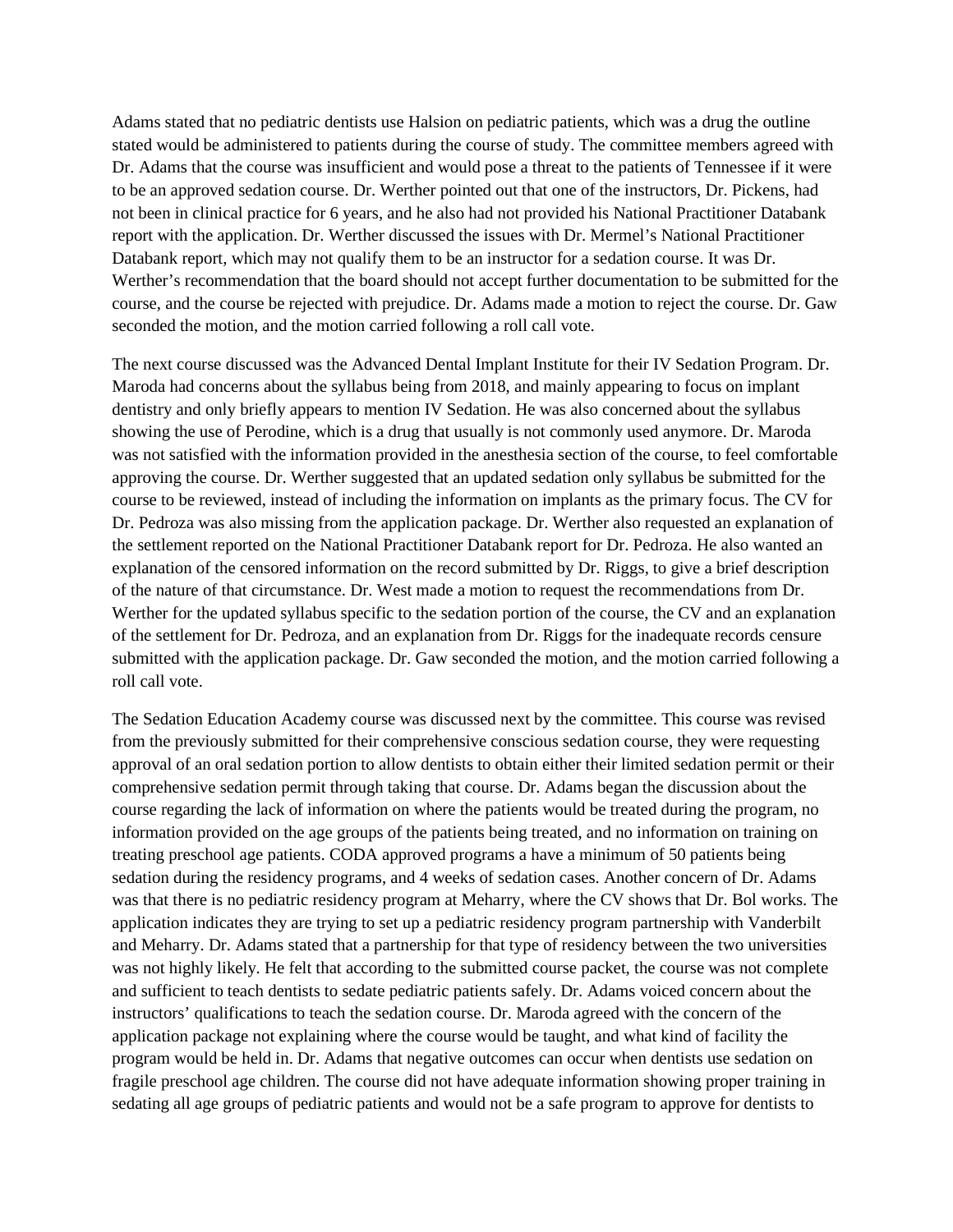obtain their sedation permits. Dr. West shared the same concerns with the course that Dr. Maroda and Dr. Adams voiced. Dr. Werther stated the oral sedation track was not sufficient as presented in the course materials and would not make sense to add the oral sedation track to the current course that was previously approved. Dr. West agreed the application package was incomplete, and not a solid enough course to be approved. Dr. Werther suggested the committee not approve the course and allow the program to resubmit the application in the future with additional information showing the course was complete and had sufficient training for a possible stand-alone oral sedation only course. Dr. Werther recommended the program would need to resubmit the course with the following information: where the course would be held, why the course was not going to be taught at Meharry, who Dr. Davenport is, the age breakdown of the patients being treated (to include pre-school age patients), and additional information regarding Dr. Bol's background on her anesthesia expertise. Dr. Adams made a motion to accept Dr. Werther's recommendations. Dr. Gaw seconded the motion, and the motion carried following a roll call vote.

The committee members continued the discussion from the previous meeting, concerning CRNA usage by sedation permit holders. Dr. Maroda agreed that clarification on the rule regarding CRNA usage by sedation permit holders should be made, so that there would be a clear understanding of supervision requirements for the dentist holding the permit. Dr. Maroda stated that he would only be comfortable only having one patient sedated at one time with direct supervision by the dentist when the CRNA was sedating the patient. Dr. Gaw was unclear about some dentists utilizing a CRNA to sedate one patient, while they were in a separate room in the office working on another patient at the same time. He requested more discussion and details regarding how that practice was being handled in dental offices who previously used CRNAs in that way. Dr. Werther believed the original intention of the rule for sedation permit holders using CRNAs, would be for the dentist to be performing the surgery on the patient while the CRNA was providing the sedation to the patient. He did not believe the rule was originally intended to be interpreted so that a dentist could either supervise multiple CRNAs at once in their office, or so that they could utilize a CRNA for one patient while the dentist could work on another patient in a separate room. Dr. Werther presented the following recommendations: only a deep sedation permit holder would be able to use the CRNA for the permit holder's patient; the deep sedation permit holder can provide sedation for a patient being treated by a non-sedation permit holder; the general anesthesia permit holder may utilize the CRNA to provide anesthesia for a non-permitted dentist but must directly supervise that CRNA and cannot treat, or provide supervision of other patients at the same time; a general anesthesia permit holder may not supervise 2 or more CRNA providers simultaneously. Dr. Werther was very surprised to hear that some sedation permit holders had been using CRNAs without direct supervision, while they were working on another patient at the same time. Dr. Maroda agreed with what Dr. Werther recommended, saying clarifying the rule would ensure the safety of patients by requiring the deep sedation permit holder to directly supervise the CRNA providing sedation to the patient. Ms. Morgan clarified for the record, that the rule being discussed in this recommendation was 0460-02-.07 (7)(a)(3). Dr. Gaw made a motion to accept the recommendations made by Dr. Werther. Dr. Adams seconded the motion, and the motion carried following a roll call vote.

Dr. Holifield addressed the committee, saying he would make changes that day in his office according to the recommendations from the committee regarding the use of CRNAs, although the recommendation would still need to go before the full board for discussion. He was concerned about his situation with DentaQuest and the access to care issue for patients in his area. Dr. Holifield stated there were 2 counties